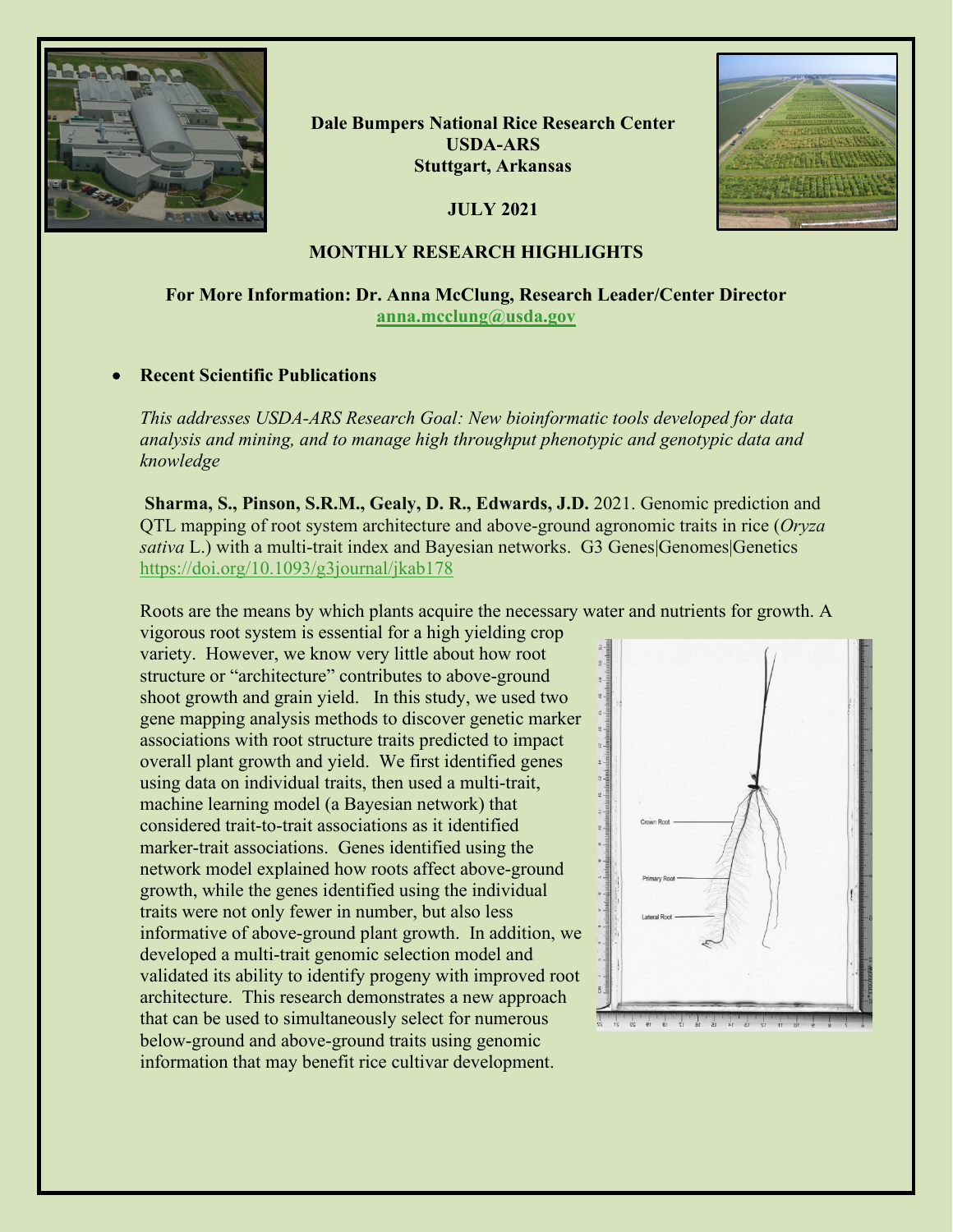*This addresses USDA-ARS Research Goal: Enhanced knowledge of food qualities and nutritional value at genetic and physiological levels* 

**Siaw, M.O., Wang, Y.J., McClung, A.M. and Mauromoustakos, A**., 2021. Effect of protein denaturation and lipid removal on rice physicochemical properties. *LWT*, p.112015.

Rice flour is growing in popularity as a food ingredient due to its hypoallergenicity and bland taste. Cooking properties of rice flour are predominantly governed by starch however, proteins and lipids also impact end-use properties of the grain. Glutelin and prolamin are two of the main proteins in rice and affect viscosity of the cooked starch. Lipids are highly concentrated in the bran, outer layer of brown rice. These compounds are known to vary among different rice cultivars. This study evaluated four rice cultivars and demonstrated that protein denaturation (PD) and lipid removal (LR) had some contrasting effects, with PD



increasing gelatinization temperatures, while LR decreased gelatinization temperatures, whereas both PD and LR reduced pasting and swelling properties. In addition, the combined PD and LR treatments resulted in more significant increases in gelatinization temperatures and decreases in pasting, swelling power and water solubility properties than the individual treatments. These results demonstrate that heat treatment can be employed to produce brown rice flour with improved heat and shear stabilities for specific food product applications using brown rice as nutrient rich ingredient and some rice varieties may be more suitable than others.

# • **Technology Transfer**

# **Interactions with the Research Community**

On July 23, Dr. Yulin Jia provided information of genetic markers for blast resistance to a scientist in a US company for marker assisted breeding effort.

# **Rice Germplasm Distributed**

During the month of July, 121 rice genetic stocks were shipped to researchers in the United States and Hong Kong from the Genetic Stocks Oryza (GSOR) collection.